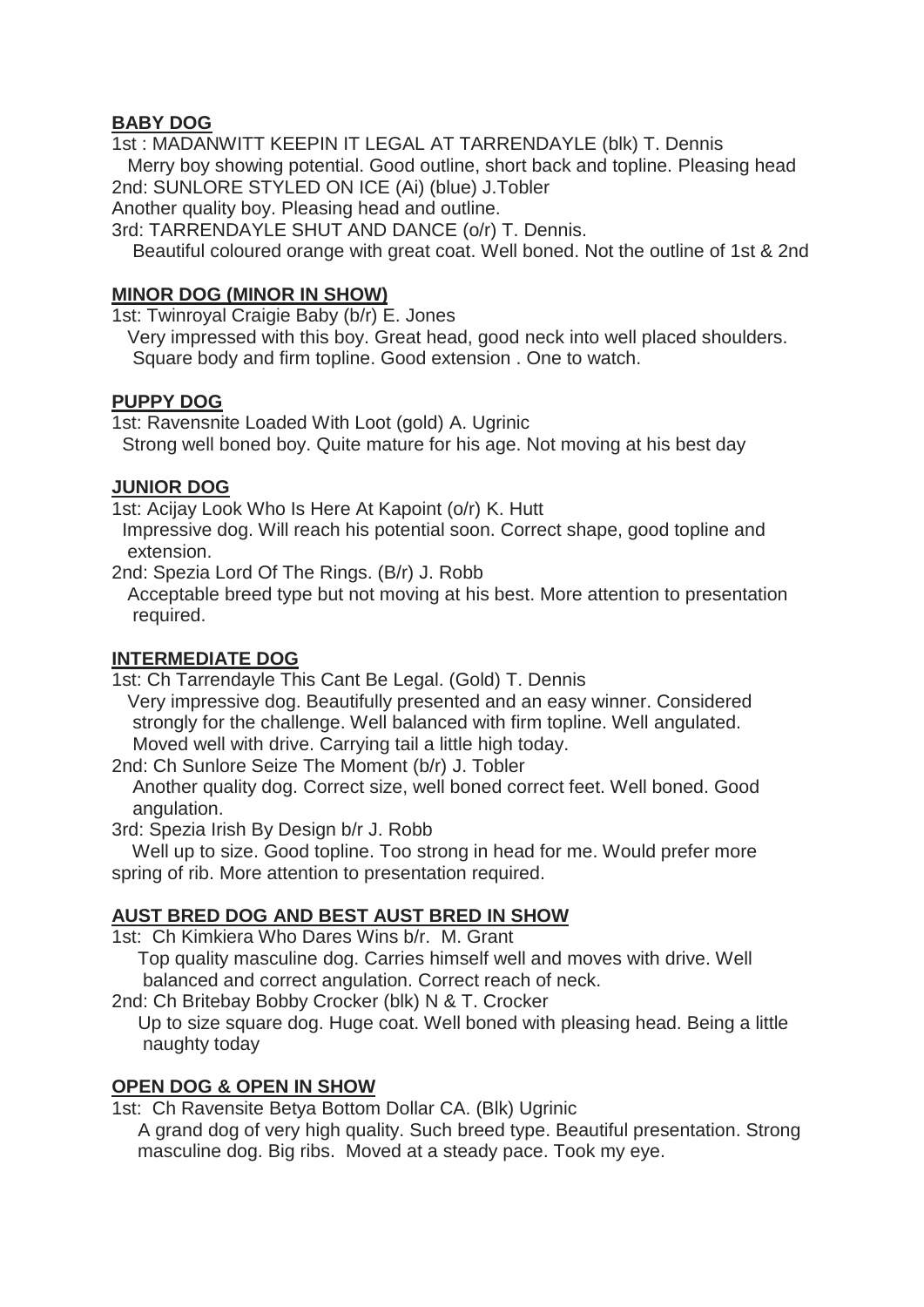# **VETERAN DOG AND VETERAN IN SHOW**

1st: Ch Bolwarra Drummer Boy (b/r) J. Hughes Quality old man still in good nick today. Moved around the ring steadily with ease. Good outline with square body.

#### **Challenge dog : CH RAVENSITE BETYA BOTTOM DOLLAR Reserve ch dog : CH KIMKEIRA WHO DARES WINS**

#### **BABY PUPPY BITCH AND BABY IN SHOW**

1st: Kimkeira Kiss Me Kate (b/r) M. Grant

Very special baby this girl! Has most things going for her and I hope she finishes as she will be a major winner. Typical cocker breed type. Nothing exaggerated. 2nd: Madanwitt That Aint Legal at Ravensite (gold) A. Ugrinic

Another little ripper! So full of herself. Good square outline. Pleasing head with Length of neck. Another one to watch.

3rd: Kimkeira Aim to Please (blk) M. Grant

Yet another top puppy in a very strong class. So little between them. At this stage. This puppy has everything going for her. Will finish with a quality coat.

## **MINOR PUPPY BITCH**

1st: Amamoor Sail The Seas (gold) D. Thomas

New to shows and not too outgoing today. By the end of the day she had improved and was seen wagging her tail. Quality young bitch. Presented well. Correct shape, well boned with a sweet head and expression 2nd: litter sister to 1st. In my opinion not as classy.

## **PUPPY BITCH AND PUPPY IN SHOW**

1st: Pinewaite Time To Tri (B/R & T) R & D. Duffield

Quality blue and tan bitch. Maturing well. Moved into the ring with ease and drive. Classic head, strong boned with excellent feet. Height to length ratio correct.

2nd: Tarrendayle Catch and Kiss (Blk) Dennis

Another quality puppy with a promising future. Well balanced, square, firm toplined bitch. Very pleasing head and good length of neck.

3rd: Ashmere Fools Gold (o/r) J & H. Burbidge

I really liked this bitch. Very honest, nice size with classic pleasing head. Moved soundly. Nothing to dislike about her.

## **JUNIOR BITCH AND JUNIOR IN SHOW**

1st: Acijay Dressed To The Nines With Watervaal (B/R) L. Bygraves

Classic strong bitch. Very mature and moving very soundly with true driving motion. Well sprung ribs, short in loin, firm topline and well angulated. A credit to the breeder.

2nd: Spezia Irish Snowflake (B/R) J. Robb

Took a while for this bitch to settle. Acceptable breed type. Needs attention to show presentation.

## **INTERMEDIATE BITCH AND INTER IN SHOW**

1st: Pinewaite Beautiful Trauma (b/r) R & D. Duffield

She is my type. Feminine but strong. Balanced. Height to length ratio correct.